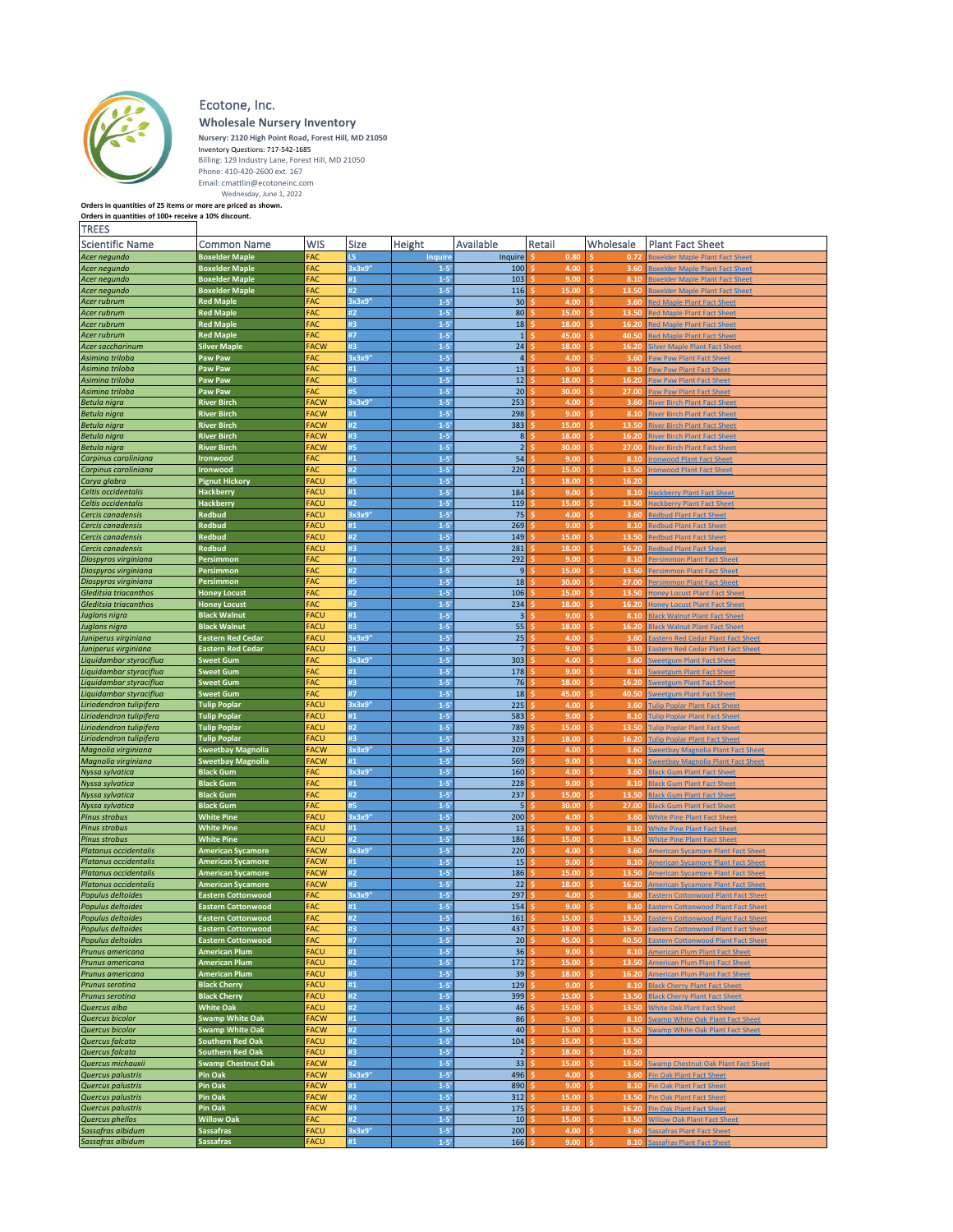| Sassafras albidum         | <b>Sassafras</b>                                     | <b>FACU</b>         | #2          | $1 - 5'$             | 74             | 15.00         | 13.50      | <b>Sassafras Plant Fact Sheet</b>                                                              |
|---------------------------|------------------------------------------------------|---------------------|-------------|----------------------|----------------|---------------|------------|------------------------------------------------------------------------------------------------|
| Sassafras albidum         | <b>Sassafras</b>                                     | FACU                | #3          | $1 - 5'$             | 69             | 20.00         | 18.00      | Sassafras Plant Fact Sheet                                                                     |
| <b>Taxodium distichum</b> | <b>Bald Cypress</b>                                  | OBL                 | 3x3x9       | $1 - 5'$             | 200            | 4.00          | 3.60       | <b>Bald Cypress Plant Fact Shee</b>                                                            |
| Taxodium distichum        | <b>Bald Cypress</b>                                  | OBL                 | #1          | $1 - 5'$             | 121            | 9.00          | 8.10       | <b>Bald Cypress Plant Fact Sheet</b>                                                           |
| <b>Taxodium distichum</b> | <b>Bald Cypress</b>                                  | OBL                 | #2          | $1 - 5'$             | 288            | 15.00         | 13.50      | <b>Bald Cypress Plant Fact Sheet</b>                                                           |
| <b>Taxodium distichum</b> | <b>Bald Cypress</b>                                  | OBL                 | #3          | $1 - 5'$             | 108            | 18.00         | 16.20      |                                                                                                |
|                           |                                                      |                     | #2          |                      |                |               |            | <b>Bald Cypress Plant Fact Sheet</b>                                                           |
| Ulmus americana           | <b>American Elm</b>                                  | <b>FACW</b>         |             | $1 - 5'$             | 59             | 15.00         | 13.50      |                                                                                                |
| <b>SHRUBS</b>             |                                                      |                     |             |                      |                |               |            | (SHRUBS) Plant Fact Sheet (USDA.gov)                                                           |
| <b>Scientific Name</b>    | Common Name                                          | <b>WIS</b>          | <b>Size</b> | Height               | Available      | Retail        | Wholesale  | <b>Plant Fact Sheet</b>                                                                        |
| Alnus incana              | <b>Speckled Alder</b>                                | FACU                | 3x3x9'      | $1 - 5'$             | 22             | 3.75          | 3.38       | <b>Speckled Alder Plant Fact Sheet</b>                                                         |
| Alnus incana              | <b>Speckled Alder</b>                                | <b>FACU</b>         | #1          | $1 - 5'$             | 115            | 8.50          | 7.65       | Speckled Alder Plant Fact Sheet                                                                |
| Alnus incana              | <b>Speckled Alder</b>                                | FACU                | #2          | $1 - 5'$             | 243            | 12.00         | 10.80      | <b>Speckled Alder Plant Fact Sheet</b>                                                         |
| Alnus incana              | <b>Speckled Alder</b>                                | <b>FACU</b>         | #3          | $1 - 5'$             | 19             | 16.00         | 14.40<br>Ś | Speckled Alder Plant Fact Sheet                                                                |
| Alnus incana              | <b>Speckled Alder</b>                                | FACU                | #3          | >5'                  | $\sqrt{4}$     | 16.00         | 14.40      | Speckled Alder Plant Fact Sheet                                                                |
| Amelanchier arborea       | Serviceberry                                         | FAC                 | #3          | $1 - 5'$             | $\overline{4}$ | 16.00         | 14.40      |                                                                                                |
| Amelanchier canadensis    | <b>Shadblow Serviceberry</b>                         | FAC                 | 3x3x9       | $1 - 5'$             | 215            | 3.75          | 3.38       | <b>Serviceberry Plant Fact Sheet</b>                                                           |
|                           |                                                      | FAC                 | #1          | $1 - 5'$             |                |               |            | <b>Shadblow Serviceberry Plant Fact Sheet</b>                                                  |
| Amelanchier canadensis    | <b>Shadblow Serviceberry</b>                         |                     |             |                      | 153            | 8.50          | 7.65       | <b>Shadblow Serviceberry Plant Fact Sheet</b><br><b>Shadblow Serviceberry Plant Fact Sheet</b> |
| Amelanchier canadensis    | <b>Shadblow Serviceberry</b>                         | <b>FAC</b>          | #2          | $1 - 5'$             | 100            | 12.00         | 10.80<br>Ś |                                                                                                |
| Amorpha fruticosa         | Indigobush                                           | <b>FACW</b>         | #1          | $1 - 5'$             | 103            | 8.50          | 7.65       | ndigobush Plant Fact Sheet                                                                     |
| Amorpha fruticosa         | Indigobush                                           | <b>FACW</b>         | #3          | $1 - 5'$             | 235            | 16.00         | 14.40      | <b>Indigobush Plant Fact Sheet</b>                                                             |
| Aronia arbutifolia        | <b>Red Chokeberrry</b>                               | <b>FACW</b>         | #1          | $1 - 5'$             | 743            | 8.50          | 7.65       |                                                                                                |
| Aronia arbutifolia        | <b>Red Chokeberrry</b>                               | <b>FACW</b>         | #2          | $1 - 5'$             | 372            | 12.00         | 10.80      |                                                                                                |
| Aronia melanocarpa        | <b>Black Chokeberry</b>                              | FAC                 | 3x3x9'      | $1 - 5'$             | 344            | 3.75          | 3.38<br>S  | <b>Black Chokeberry Plant Fact Sheet</b>                                                       |
| Aronia melanocarpa        | <b>Black Chokeberry</b>                              | FAC                 | #1          | $1 - 5'$             | 456            | 8.50          | 7.65       | <b>Black Chokeberry Plant Fact Sheet</b>                                                       |
| Aronia melanocarpa        | <b>Black Chokeberry</b>                              | FAC                 | #2          | $1 - 5'$             | 246            | 12.00         | 10.80      | <b>Black Chokeberry Plant Fact Sheet</b>                                                       |
| Aronia melanocarpa        | <b>Black Chokeberry</b>                              | FAC                 | #3          | $1 - 5'$             | 15             | 16.00         | 14.40      | <b>Black Chokeberry Plant Fact Sheet</b>                                                       |
| Callicarpa americana      | <b>Beautyberry</b>                                   | <b>FACL</b>         | #3          | $1 - 5'$             | 86             | 16.00         | 14.40      | <b>American beautyberry Plant Fact Sheet</b>                                                   |
| Cephalanthus occidentalis | <b>Buttonbush</b>                                    | OBL                 | 3x3x9'      | $1 - 5'$             | 558            | 3.75          | 3.38       | <b>Buttonbush Plant Fact Sheet</b>                                                             |
| Cephalanthus occidentalis | <b>Buttonbush</b>                                    | OBL                 | #1          | $1 - 5'$             | 438            | 8.50          | 7.65       | <b>Buttonbush Plant Fact Sheet</b>                                                             |
| Cephalanthus occidentalis | <b>Buttonbush</b>                                    | OBL                 | #1          | $>5'$                | $\mathbf 1$    | 8.50          | 7.65       | <b>Buttonbush Plant Fact Sheet</b>                                                             |
| Cephalanthus occidentalis | <b>Buttonbush</b>                                    | OBL                 | #2          | $1 - 5'$             | 75             | 12.00         | 10.80      | <b>Buttonbush Plant Fact Sheet</b>                                                             |
| Cephalanthus occidentalis | <b>Buttonbush</b>                                    | OBL                 | #2          | $>5'$                | $\overline{2}$ | 12.00         | 10.80      | <b>Buttonbush Plant Fact Sheet</b>                                                             |
| Cephalanthus occidentalis | <b>Buttonbush</b>                                    | OBL                 | #3          | $1 - 5'$             | 247            | 16.00         | 14.40      | <b>Buttonbush Plant Fact Sheet</b>                                                             |
| Cephalanthus occidentalis | <b>Buttonbush</b>                                    | OBL                 | #3          | >5                   | 5              | 16.00         | 14.40      | <b>Buttonbush Plant Fact Sheet</b>                                                             |
| Clethra alnifolia         | <b>Summersweet</b>                                   | <b>FACW</b>         | #1          | $1 - 5'$             | 264            | 8.50          | 7.65       | <b>Summersweet Plant Fact Sheet</b>                                                            |
| Cornus amomum             | <b>Silky Dogwood</b>                                 | <b>FACW</b>         | īs.         | $1 - 5'$             | Inquire        | 0.80          | 0.72       | <b>ilky Dogwood Plant Fact Shee</b>                                                            |
| Cornus amomum             | <b>Silky Dogwood</b>                                 | <b>FACW</b>         | 3x3x9'      | $1 - 5'$             | 1937           | 3.75          | 3.38       | <b>Silky Dogwood Plant Fact Sheet</b>                                                          |
| Cornus amomum             | <b>Silky Dogwood</b>                                 | <b>FACW</b>         | #2          | $1 - 5'$             | 137            | 12.00         | 10.80      | <b>Silky Dogwood Plant Fact Sheet</b>                                                          |
| Cornus amomum             | <b>Silky Dogwood</b>                                 | <b>FACW</b>         | #3          | $1 - 5'$             | 46             | 16.00         | 14.40      | <b>Silky Dogwood Plant Fact Sheet</b>                                                          |
| Cornus racemosa           | <b>Gray Dogwood</b>                                  | FAC                 | #2          | $1 - 5'$             | 283            | 12.00         | 10.80      | <b>Gray Dogwood Plant Fact Sheet</b>                                                           |
| Cornus racemosa           | <b>Gray Dogwood</b>                                  | FAC                 | #3          | $1 - 5'$             | 331            | 16.00         | 14.40      | <b>Sray Dogwood Plant Fact Shee</b>                                                            |
| Cornus sericea            | <b>Redosier Dogwood</b>                              | <b>FACW</b>         | ĹŚ          | $1 - 5'$             | Inquire        | 0.80          | 0.72       | <b>Redosier Dogwood Plant Fact Sheet</b>                                                       |
| Cornus sericea            | <b>Redosier Dogwood</b>                              | <b>FACW</b>         | 3x3x9'      | $1 - 5'$             | 4825           | 3.75          | 3.38       | <b>Redosier Dogwood Plant Fact Sheet</b>                                                       |
| Cornus sericea            | <b>Redosier Dogwood</b>                              | <b>FACW</b>         | #1          | $1 - 5'$             | 1069           | 8.50          | 7.65       | <b>Redosier Dogwood Plant Fact Sheet</b>                                                       |
| Cornus sericea            | <b>Redosier Dogwood</b>                              | <b>FACW</b>         | #2          | $1 - 5'$             | 552            | 12.00         | 10.80      | <b>Redosier Dogwood Plant Fact Sheet</b>                                                       |
| Corylus americana         | <b>American Hazelnut</b>                             | FACU                | #1          | $1 - 5'$             | 74             | 9.00          | 8.10       | <b>Imerican Hazelnut Plant Fact Shee</b>                                                       |
|                           | <b>American Hazelnut</b>                             | FACU                | #2          | $1 - 5'$             | 197            | 12.00         | 10.80      | <b>American Hazelnut Plant Fact Sheet</b>                                                      |
| Corylus americana         |                                                      | <b>FACU</b>         | #3          | $1 - 5'$             | 51             | 18.00         | 16.20      | American Hazelnut Plant Fact Sheet                                                             |
| Corylus americana         | <b>American Hazelnut</b>                             | FACU                | #5          | $1 - 5'$             | $\mathbf 1$    | 25.00         | 22.50      |                                                                                                |
| Corylus americana         | <b>American Hazelnut</b>                             | FACU                | #2          |                      |                |               |            | <b>American Hazelnut Plant Fact Sheet</b>                                                      |
| Hamamelis virginiana      | Witchhazel                                           |                     |             | $1 - 5'$             | 38             | 12.00         | 10.80      |                                                                                                |
| Ilex verticillata         | Winterberry                                          | <b>FACW</b>         | 3x3x9'      | $1 - 5'$             | 270            | 3.75          | 3.38       | <b>Winterberry Plant Fact Shee</b>                                                             |
| Ilex verticillata         | Winterberry                                          | <b>FACW</b>         | #1          | $1 - 5'$             | 426            | 8.50          | 7.65       | <b>Winterberry Plant Fact Sheet</b>                                                            |
| Ilex verticillata         | Winterberry                                          | <b>FACW</b>         | #2          | $1 - 5'$             | 215            | 12.00         | 10.80<br>Ś | <b>Winterberry Plant Fact Sheet</b>                                                            |
| Ilex verticillata         | Winterberry                                          | <b>FACW</b>         | #3          | $1 - 5'$             | 24             | 16.00         | 14.40      | <b>Winterberry Plant Fact Sheet</b>                                                            |
| Lindera benzoin           | Spicebush                                            | FAC                 | #1          | $1 - 5'$             | 496            | 8.50          | 7.65       | <b>Spicebush Plant Fact Sheet</b>                                                              |
| Lindera benzoin           | Spicebush                                            | FAC                 | #2          | $1 - 5'$             | 92             | 12.00         | 10.80      | picebush Plant Fact Sheet                                                                      |
| Physocarpus opulifolius   | <b>Ninebark</b>                                      | <b>FACW</b>         | 3x3x9'      | $\leq 1$             | 148            | 3.75          | 3.38       | <b>Ninebark Plant Fact Sheet</b>                                                               |
| Physocarpus opulifolius   | <b>Ninebark</b>                                      | <b>FACW</b>         | #1          | $1 - 5'$             | 61             | 8.50          | 7.65<br>Ś  | <b>Ninebark Plant Fact Sheet</b>                                                               |
| Rhus glabra               | <b>Smooth Sumac</b>                                  | UPL                 | #1          | $1 - 5'$             | 140            | 8.50          | 7.65       | <b>Imooth Sumac Plant Fact Sheet</b>                                                           |
| Rhus glabra               | <b>Smooth Sumac</b>                                  | UPL                 | #2          | $1 - 5'$             | 174            | 12.00         | 10.80      | <b>Smooth Sumac Plant Fact Sheet</b>                                                           |
| Salix discolor            | <b>Pussy Willow</b>                                  | <b>FACW</b>         | ĹŚ          | $1 - 5'$             | Inquire        | 0.80          | 0.72       |                                                                                                |
| Salıx discolor            | Pussy Willow                                         | FACW                | 3x3x9       | 1-5                  | 300            |               |            |                                                                                                |
| Salix discolor            | <b>Pussy Willow</b>                                  | <b>FACW</b>         | #1          | $1 - 5'$             | 118            | 8.50          | Ś.<br>7.65 |                                                                                                |
| Salix discolor            | <b>Pussy Willow</b>                                  | <b>FACW</b>         | #1          | $>5'$                | $\overline{2}$ | 8.50          | 7.65       |                                                                                                |
| Salix interior            | <b>Sandbar Willow</b>                                | <b>FACW</b>         | LS.         | Inquire              | Inquire        | 0.80          | 0.72       | Sandbar Willow Plant Fact Sheet                                                                |
| Salix interior            | <b>Sandbar Willow</b>                                | <b>FACW</b>         | 3x3x9'      | $1 - 5'$             | 704            | 3.75          | 3.38       | andbar Willow Plant Fact Shee                                                                  |
| Salix interior            | <b>Sandbar Willow</b>                                | FACW                | #1          | $1 - 5'$             | 8              | 8.50          | 7.65       | <b>Sandbar Willow Plant Fact Sheet</b>                                                         |
| Salix interior            | <b>Sandbar Willow</b>                                | <b>FACW</b>         | #2          | $1 - 5'$             | 624            | 12.00         | 10.80      | <b>Sandbar Willow Plant Fact Sheet</b>                                                         |
| Salix nigra               | <b>Black Willow</b>                                  | OBL                 | LS.         | <b>Inquire</b>       | Inquire        | 0.80          | 0.72       | <b>Black Willow Plant Fact Sheet</b>                                                           |
| Salix nigra               | <b>Black Willow</b>                                  | OBL                 | 3x3x9'      | $1 - 5'$             | 2987           | 3.75          | 3.38       | <b>Black Willow Plant Fact Sheet</b>                                                           |
| Salix nigra               | <b>Black Willow</b>                                  | OBL                 | #3          | $1-5$                | 17             | 16.00         | 14.40      | <b>Black Willow Plant Fact Shee</b>                                                            |
| Salix purpurea            | <b>Streamco Willow</b>                               | FACW                | LS.         | <b>Inquire</b>       | Inquire        | 0.80          | 0.72       | <b>Streamco Willow Plant Fact Sheet</b>                                                        |
| Salix sericea             | <b>Silky Willow</b>                                  | OBL                 | 3x3x9'      | $1 - 5'$             | 3300           | 3.75          | 3.38       |                                                                                                |
| Sambucus nigra            | Elderberry                                           | FAC                 | LS.         | <b>Inquire</b>       | Inquire        | 0.80          | 0.72       | <b>Elderberry Plant Fact Sheet</b>                                                             |
| Sambucus nigra            | Elderberry                                           | FAC                 | 3x3x9'      | $1 - 5'$             | 975            | 3.75          | 3.38       | <b>Elderberry Plant Fact Sheet</b>                                                             |
| Sambucus nigra            | Elderberry                                           | FAC                 | #1          | $1 - 5'$             | 481            | 8.50          | 7.65       | <b>Elderberry Plant Fact Sheet</b>                                                             |
| Sambucus nigra            | <b>Elderberry</b>                                    | FAC                 | #2          | $1 - 5'$             | 117            | 12.00         | 10.80      | <b>Elderberry Plant Fact Sheet</b>                                                             |
| Vaccinium corymbosum      | <b>Highbush Blueberry</b>                            | <b>FACW</b>         | 3x3x9'      | $1 - 5'$             | 250            | 3.75          | 3.38       |                                                                                                |
| Vaccinium corymbosum      | <b>Highbush Blueberry</b>                            | <b>FACW</b>         | #1          | $1 - 5'$             | 235            | 8.50          | 7.65       |                                                                                                |
| Viburnum dentatum         | <b>Arrowwood Viburnum</b>                            | FAC                 | LS.         | Inquire              | Inquire        | 0.80          | 0.72       | <b>Arrowwood Viburnum Plant Fact Sheet</b>                                                     |
| Viburnum dentatum         | <b>Arrowwood Viburnum</b>                            | FAC                 | 3x3x9'      | $1 - 5'$             | 440            | 3.75          | 3.38       | Arrowwood Viburnum Plant Fact Shee                                                             |
| Viburnum dentatum         | <b>Arrowwood Viburnum</b>                            | FAC                 | #1          | $1 - 5'$             | 1353           | 8.50          | 7.65       | <b>Arrowwood Viburnum Plant Fact Sheet</b>                                                     |
| Viburnum dentatum         | <b>Arrowwood Viburnum</b>                            | FAC                 | #2          | $1 - 5'$             | 368            | 12.00         | 10.80      | <b>Arrowwood Viburnum Plant Fact Sheet</b>                                                     |
| Viburnum dentatum         | <b>Arrowwood Viburnum</b>                            | FAC                 | #3          |                      |                | 16.00         |            |                                                                                                |
|                           |                                                      |                     |             | $1 - 5'$             | 56             |               | 14.40      | <b>Arrowwood Viburnum Plant Fact Sheet</b>                                                     |
| Viburnum prunifolium      | <b>Blackhaw Viburnum</b><br><b>Blackhaw Viburnum</b> | FACU<br><b>FACU</b> | #1<br>#2    | $1 - 5'$<br>$1 - 5'$ | 399<br>28      | 8.50<br>12.00 | 7.65       |                                                                                                |
| Viburnum prunifolium      |                                                      |                     |             |                      |                |               | 10.80      |                                                                                                |
| <b>HERBACEOUS</b>         |                                                      |                     |             |                      |                |               |            | (HERBACEOUS) Plant t Sheet (USDA.gov)                                                          |
| <b>Scientific Name</b>    | Common Name                                          | <b>WIS</b>          | Size        | Height               | Available      | Retail        | Wholesale  | <b>Plant Fact Sheet</b>                                                                        |
| Asclepias incarnata       | <b>Swamp Milkweed</b>                                | OBL                 | #2          |                      | 35             | 10.00         | 9.00       | Swamp Milkweed Plant Fact Sheet                                                                |
| Asclepias incarnata       | <b>Swamp Milkweed</b>                                | OBL                 | #3          |                      | $\bf 8$        | 15.00         | 13.50      | <b>Swamp Milkweed Plant Fact Sheet</b>                                                         |
| Eutrochium purpureum      | Joe-Pye Weed                                         | FAC                 | #2          |                      | 27             | 10.00         | 9.00       |                                                                                                |
| Helianthus angustifolius  | <b>Swamp Sunflower</b>                               | FACW                | #2          |                      | 31             | 10.00         | 9.00       |                                                                                                |
| Juncus effusus            | <b>Common Rush</b>                                   | FACW                | #2          |                      | 102            | 15.00         | 13.50      | <b>Common Rush Plant Fact Sheet</b>                                                            |